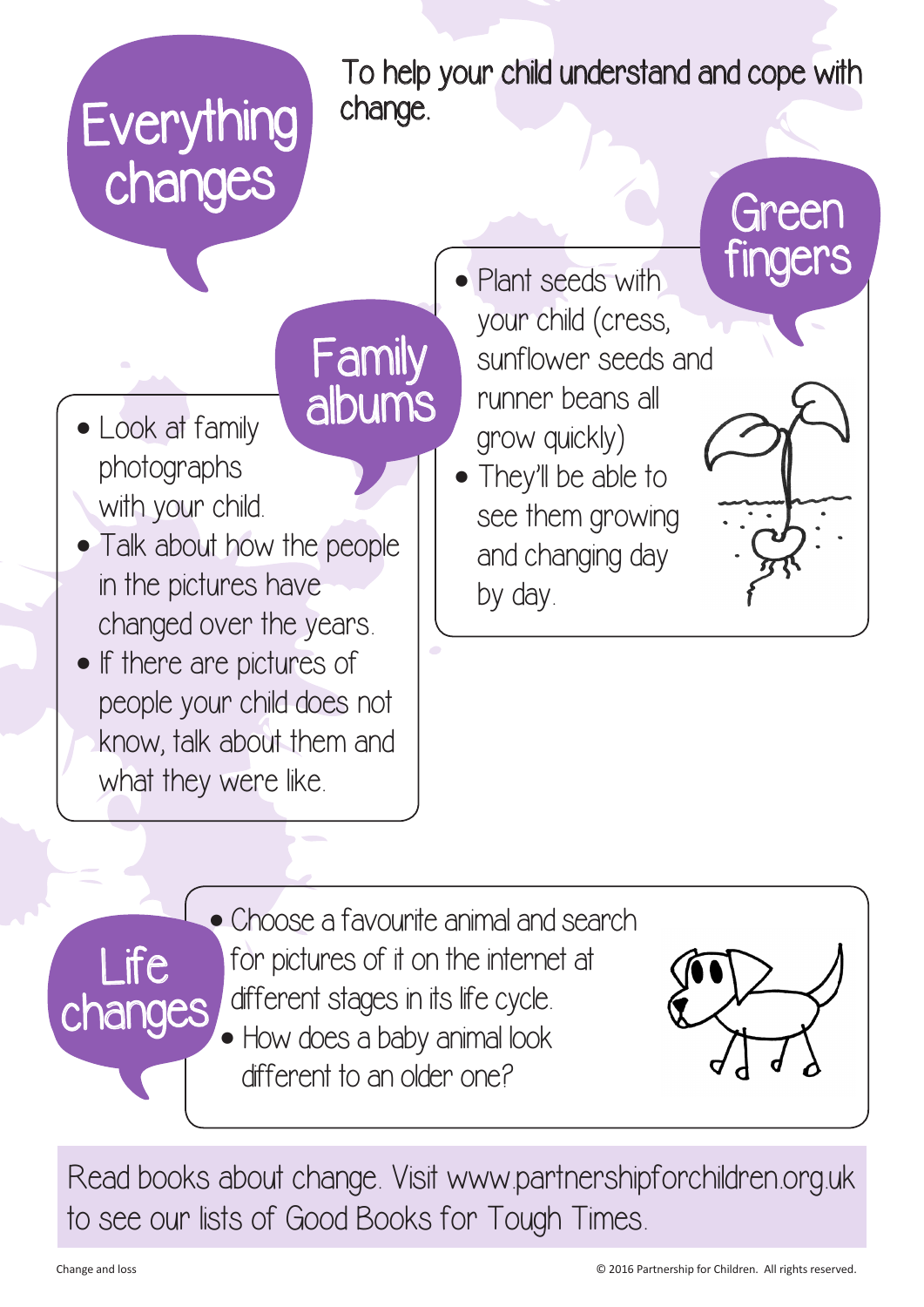

# To help your child understand that we all change over time.

You will need



Arrange for your child to spend time talking to an older person they like and trust- a grandparent, perhaps, or an elderly neighbour. Below are some suggested questions and space for your own questions.

|   | 1 Where were you born?                                                  |
|---|-------------------------------------------------------------------------|
|   |                                                                         |
|   |                                                                         |
|   | 4 Where did you go on holiday and how did you get there?                |
|   |                                                                         |
|   | 5 Who was your best friend when you were younger? Did you stay friends? |
|   | 6 What was different when you were my age?                              |
|   |                                                                         |
| 8 |                                                                         |
| 9 |                                                                         |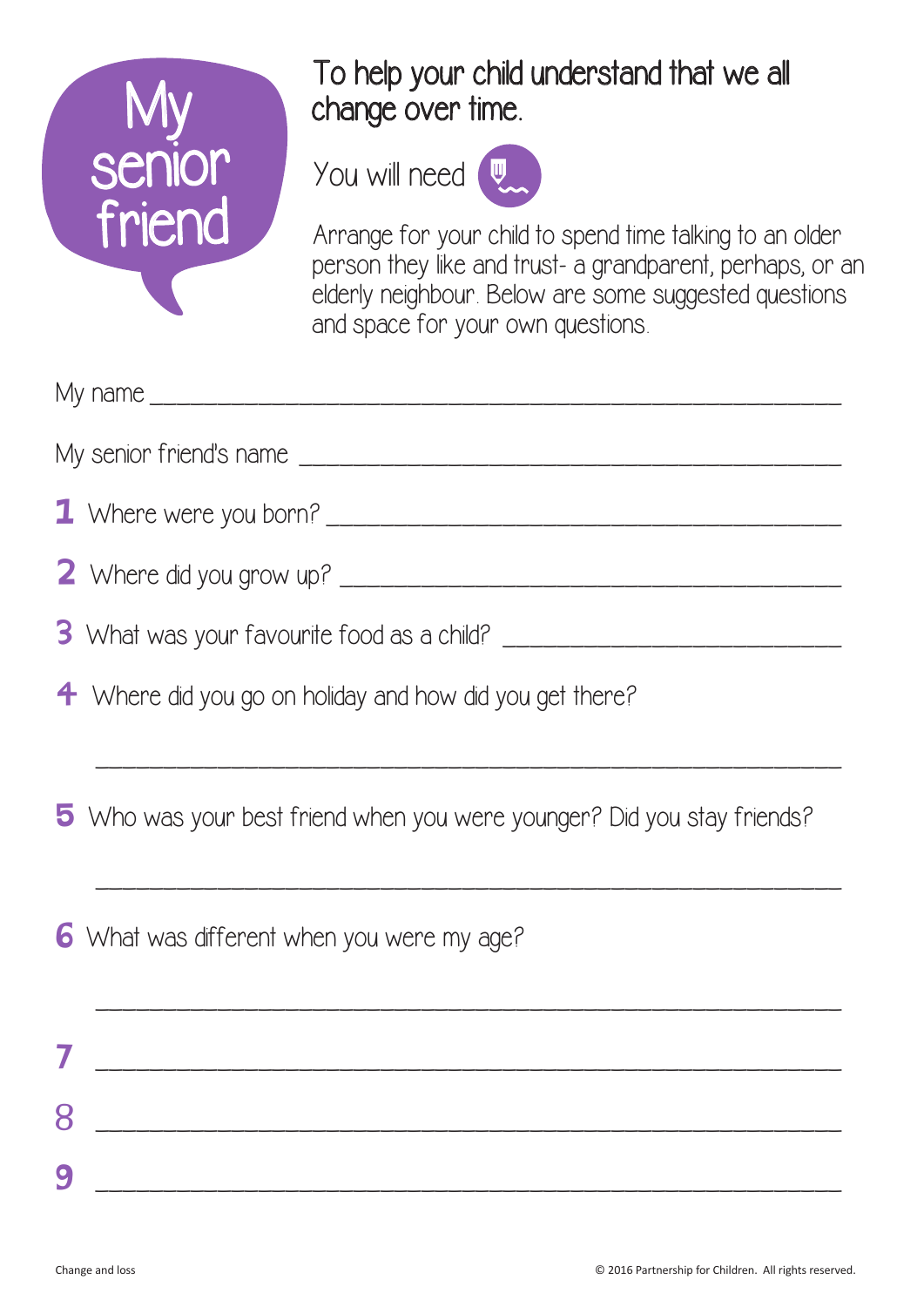## Helping a who have experienced a loss. friend

To improve your child's abilities to help others



Help your child think of lots of different things they could do to help a friend who has experienced a loss to feel better. Write or draw the ideas in the thought bubble.

Invite them to play

Give them a hug

## et's talk

Share a time if you have had a friend who has experienced a loss and what you did to help them feel better.

### The Golden Rules for a Good Solution!



It makes me feel better  $(x_i)$  It doesn't hurt me or anyone else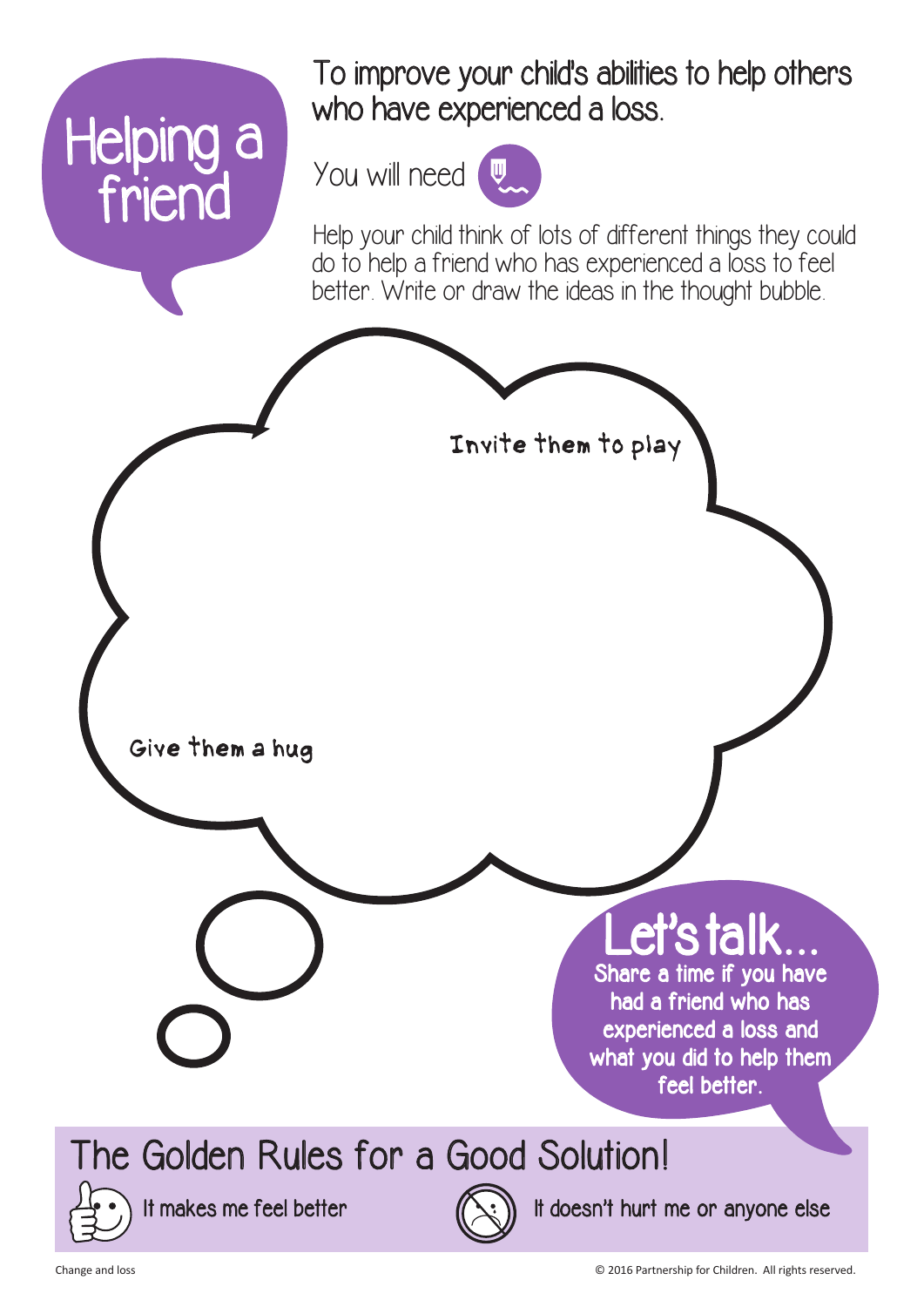# Good and bad You will need

### To help your child understand that change can be positive and negative.



Ask your child to write or draw what is about to change. Take it in turns to suggest what might happen, and decide whether they will be good or bad things. List them in the columns below.



Use this activity when your child is about to face a major change - having a new brother or sister, moving home, going to a new school etc.